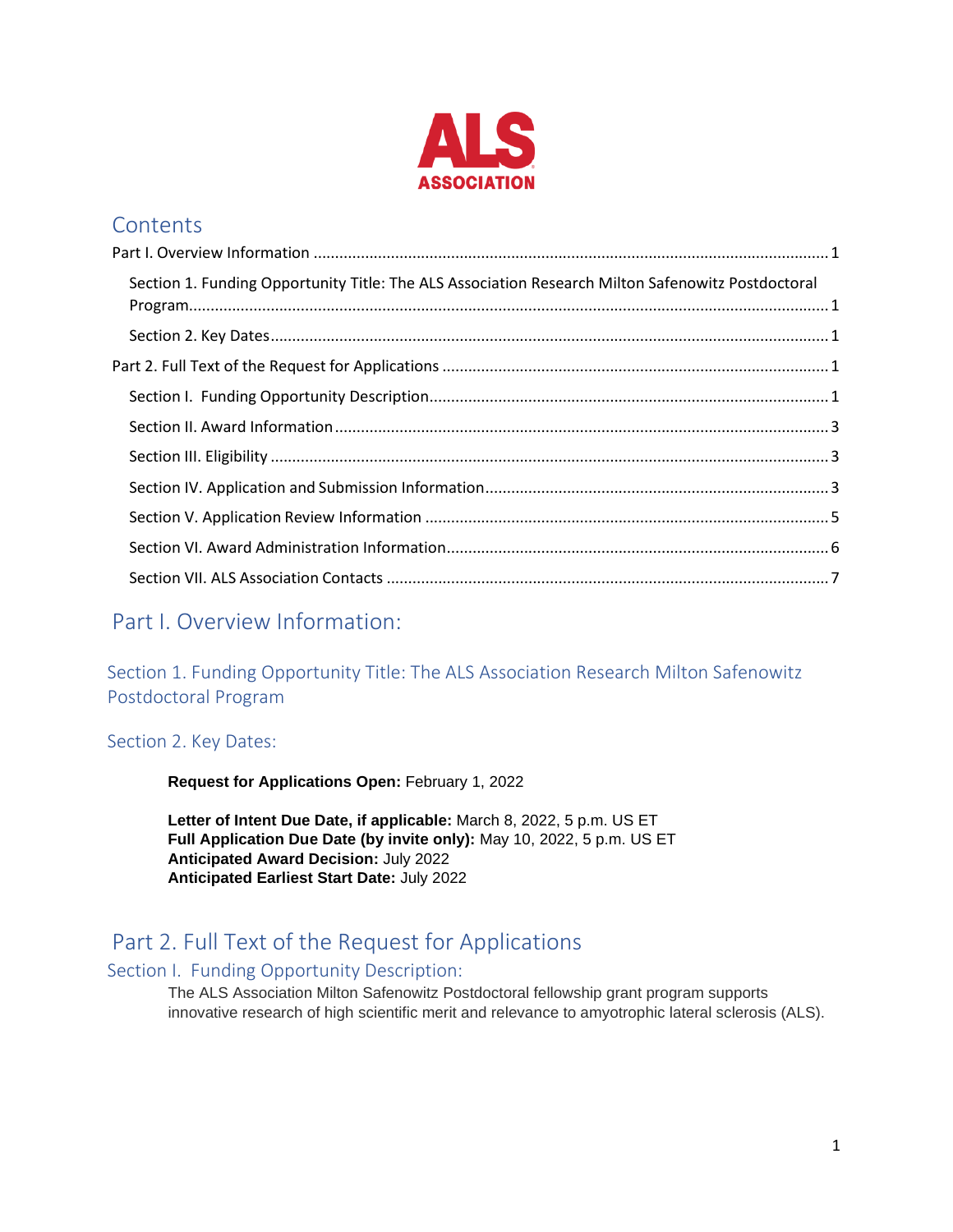#### **1. Overview:**

The ALS Association Global Research Program leads the scientific community in finding effective treatments and cure for ALS, and a better life for people with ALS, their caregivers, and families. The ALS Association is the largest philanthropic funder of ALS research worldwide, and our efforts have led to some of the most promising and significant advances in ALSresearch.

The ALS Association is proud to support the development of new scientists through the Milton Safenowitz Postdoctoral Fellowship. The Safenowitz family, through The Greater New York Chapter of The ALS Association, founded the award in memory of Mr. Safenowitz, who died of ALS in 1998. These awards are to encourage and facilitate promising young scientists to enter the ALS field. Fellows work with a senior mentor and receive extensive exposure to the ALS research community through meetings and presentations. After completing this fellowship, over 75 percent of the awardees stay in ALS research. They go on to establish their own laboratories to continue studying ALS and mentor more ALS researchers along the way. Other postdoctoral fellows have moved on to successful careers in industry, medical writing, and non-profit [organizations.](https://www.als.org/research/research-we-fund/fellowships/milton-safenowitz-postdoc-fellowship-program)

### **2. Topics of Interest:**

We are especially interested in Fellowships supporting the following:

- Studies for new target validation including in animal models, and human cell models.
- Studies that would elucidate target or pathway biology in disease-relevant models, including defining upstream/downstream modifiers and convergence of promising target pathways.
- Studies of risk factors that could ultimately reduce the risk of developing ALS including studies of genetic risk factors, epigenetics, gene-environment interactions, lifestyle, occupational or dietary factors and epidemiology.
- Studies of new biomarker identification, and development and/or validation of biomarker assays.
- Studies to help people living with ALS, including development and/or validation of novel assistive technology and measurement of patient/caregiver/family burden.
- Studies employing analysis of omics data for purposes such as identification of disease-relevant patient subtypes, new therapeutic targets or new biomarkers. Data analyzed could come from resources including, but not limited to, PRO-ACT, Project MinE or Answer ALS.

PLEASE NOTE: Priority will be given to specific biological targets and areas of research not previously funded through this program in the last three years. Proposals with significant overlap to already funded work will likely not be considered. To view the previous fellowships awarded through this program, please visit The ALS Association's Milton Safenowitz Postdoctoral Fellowship Program Website [\(https://www.als.org/research/research-we](https://www.als.org/research/research-we-fund/fellowships/milton-safenowitz-postdoc-fellowship-program)[fund/fellowships/milton-safenowitz-postdoc-fellowship-program\)](https://www.als.org/research/research-we-fund/fellowships/milton-safenowitz-postdoc-fellowship-program).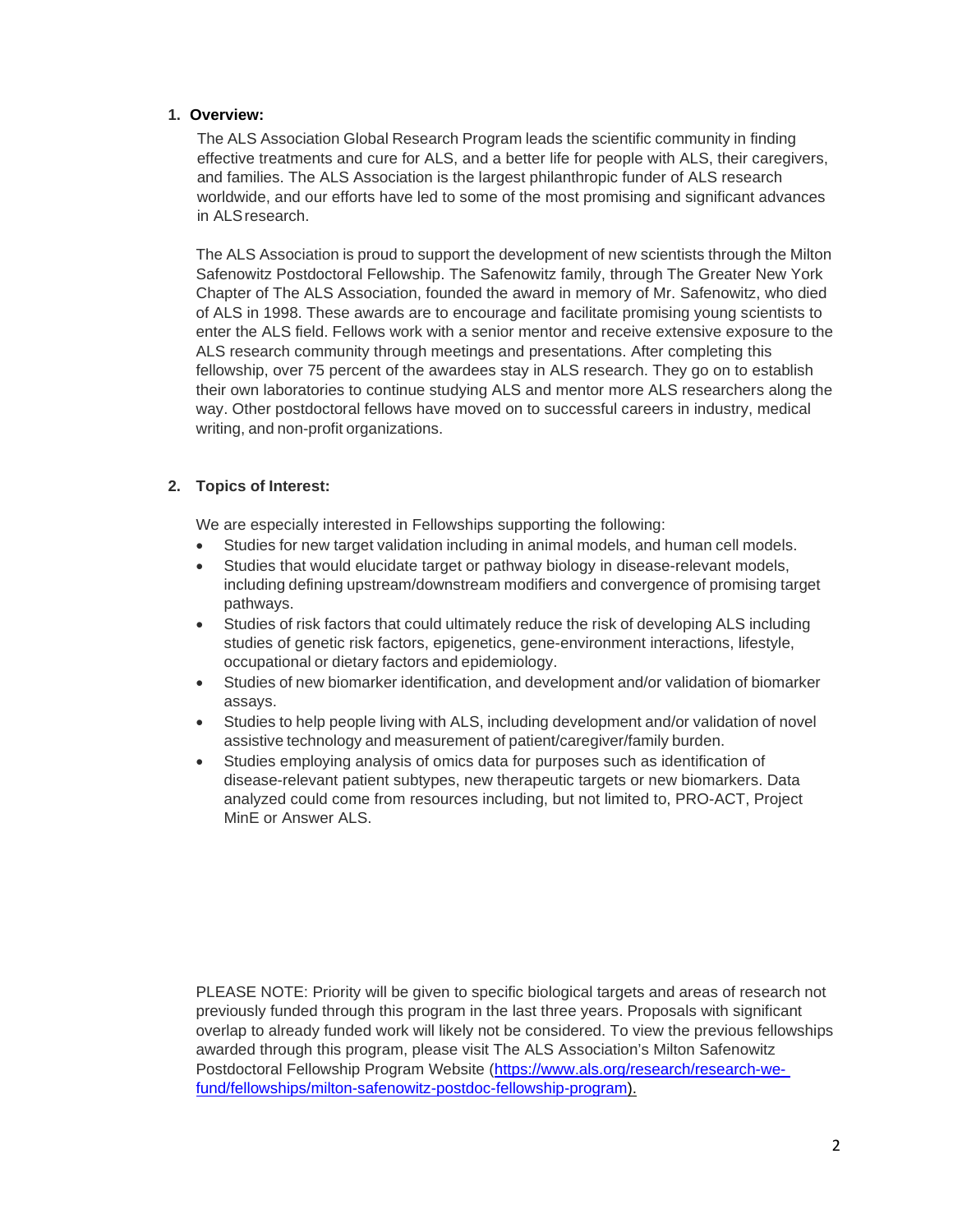### <span id="page-2-0"></span>Section II. Award Information:

### **1. Funding Instrument**:

• Grant: A support mechanism providing money to an eligible entity to carry outan approved project or activity.

### **2. Funds Available and Anticipated Number of Awards:**

• The number of awards is contingent upon The ALS Association's budget allocationand the submission of a sufficient number of meritorious applications.

### **3. Award Budget:**

• Budgets for total direct costs up to \$75,000 per year may be requested. Indirect costs are not provided for postdoctoral fellowship awards.

### **4. Award Period of Performance:**

The maximum period of performance is two (2) years.

### <span id="page-2-1"></span>Section III. Eligibility

### **1. Eligible Individuals:**

- Individuals who have the skills, knowledge, and resources necessary to carry out the proposed research and have an existing postdoctoral fellowship, including the supportof their mentor.
- Applicants who received their highest degree (e.g. PhD or MD) less than three years before the date the award startsare eligible to apply.

### **2. Eligible applicants**:

- U.S. and non-U.S. biotechnology/pharmaceutical companies, or other publicly orprivately held for-profit entities.
- U.S. and non-U.S. public and private non-profit entities, such as universities, colleges, hospitals, laboratories, units of state and local governments and eligible agencies of the federal government.

### <span id="page-2-2"></span>Section IV. Application and Submission Information

### 1. **Content and Form of Application Submission**

- It is critical that applicants follow the instruction of the application guide. Applications that are out of compliance with these instructions may be delayed or not accepted for review.
- Letter of Intent: By the date listed in Part I Overview Information, prospective applicants are required to submit a letter of intent that includes the following information:
	- a. Descriptive title of proposed activity
	- b. Name, address, and telephone number of the Principal Investigator
	- c. Names of other key personnel
	- d. Participating Institution(s)
	- e. Number and title of this funding opportunity
	- f. A scientific rationale for the proposed study and its relevance toALS
	- g. A brief description of the study hypothesis and/or objectives and overall experimental plan to meet those objectives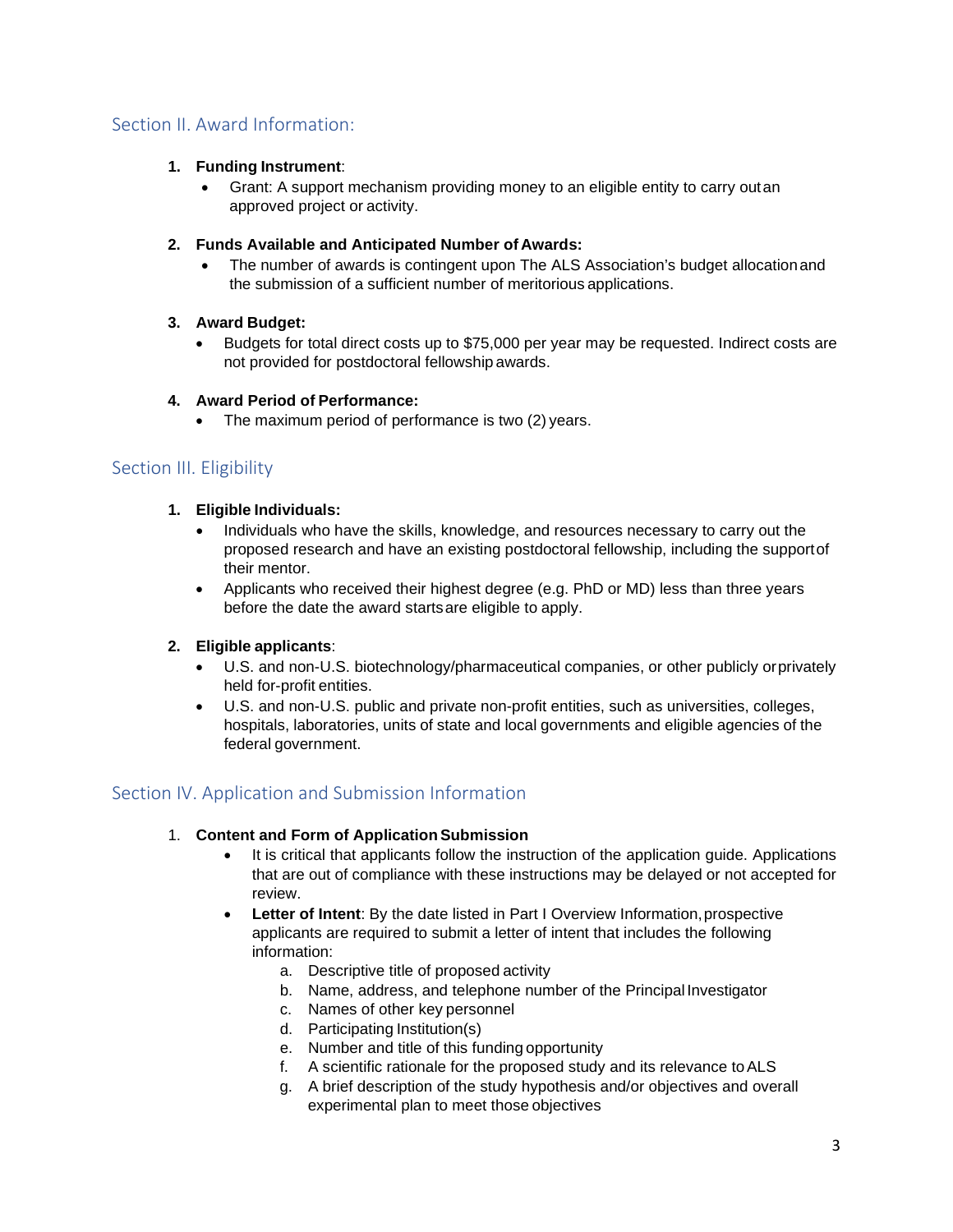The Letter of Intent should be submitted per the application instructions at this [link.](https://docs.proposalcentral.com/CreateApp.pdf) The letter of intent can either be accepted or declined. If the letter of intent is accepted, the applicant will be invited to submit a full application. Results from the letter of intent review phase will not be provided to the applicant.

#### 2. **Page Limitations**

- All page limitations described in the Research Plan instructions must befollowed.
- 3. **Submission Dates and Times**
	- Part I. Overview Information contains information about Key Dates and times. Applicants are encouraged to submit a letter of intent and an application beforethe respective due date.
	- Organizations must submit applications by accessing the application andinstructions [here.](https://proposalcentral.com/)
- 4. **Funding Restrictions**
	- The ALS Association awards are subject to the terms and conditions described in The ALS Association Grants Policy Statement (GPS) and the award Agreement. The ALS Association GPS is available [here.](https://www.als.org/sites/default/files/2021-03/ALS%20Association%20Grants%20Policy%20Statement%203-22-2021.pdf)
	- Awards will be limited to \$150,000 total direct costs for two years of support.
	- Salary and fringe benefits of the postdoctoral fellow is allowed.
	- Economy travel up to \$2,000 per year to attend scientific conferences.
	- Equipment costs not to exceed 20 percent of the annual budget.
	- Recurring annual cost-of-living/inflationary increases limited to 3 percentfor personnel and consumable supplies
	- Indirect costs are not provided on postdoctoral fellowshipawards.
	- All funds must be expended within the approved period of support.
	- All unexpended funds remaining at the end of the project must be returned toThe ALS Association.

#### 5. **Administrative and National Policy Requirements**

All ALS Association grants include The ALS Association Grants Policy Statement as part of the Research Grant Agreement. The Grants Policy Statement includes the requirements applicable to animal welfare, human subject protections, data sharing, publications, etc.

- **Animal Welfare Requirements:** The ALS Association requires its grantees to establish appropriate policies and procedures to ensure the humane care and use of animals. Domestic grantees also bear the ultimate responsibility for compliance with The *Public Health Service (PHS) Policy on Human Care and Use of Laboratory Animals* and other applicable requirements issued by the U.S. National Institutes of Health*.* Foreign grantees also bear the responsibility to applicable laws, regulations, and policies of the jurisdiction in which the research will be conducted, and a commitment to follow the [International Guiding Principles for Biomedical Research](https://olaw.nih.gov/sites/default/files/Guiding_Principles_2012.pdf)  [Involving Animals](https://olaw.nih.gov/sites/default/files/Guiding_Principles_2012.pdf) developed by the Council for International Organizations of Medical Sciences.
- **Human Subject Requirements**: The ALS Association requires its grantees to establish appropriate policies and procedures to ensure the protection of human subjects used in research supported by The ALS Association. The ALS Association requires its grantees to comply with applicable federal, state, and local laws, regulations, the Department of Health and Human Services (HHS) regulation at Title 45 Code of Federal Regulation (CFR) Part 46. Clinical research involving investigational drugs and devices, or products regulated by the Food andDrug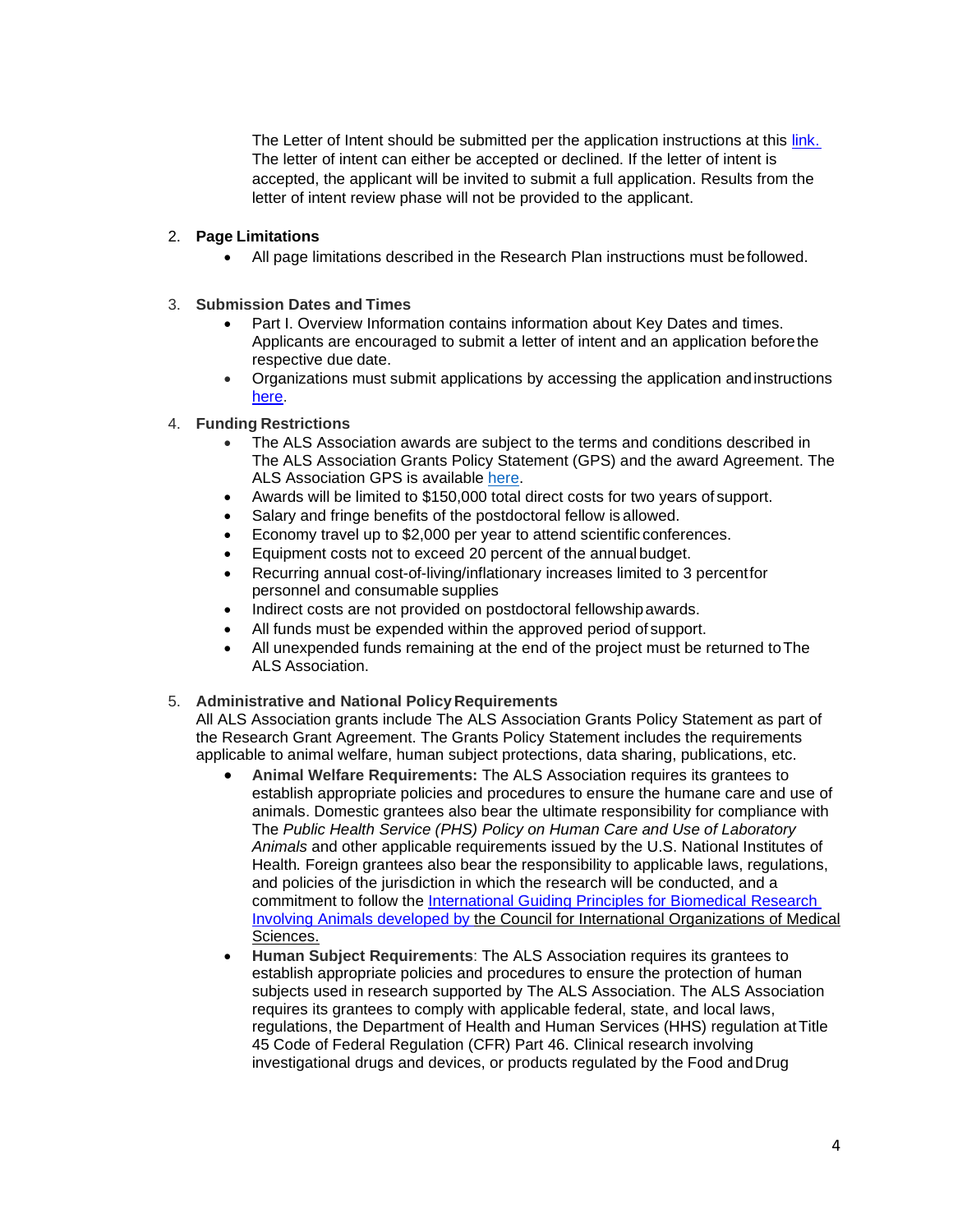Administration (FDA), must comply with all FDA requirements in 21 CFR Parts 50, 56, 312 and 812.

- **Health Insurance Portability and Accountability Act (HIPAA):** The ALS Association requires its domestic grantees to comply with the requirements of HIPAA to ensure the protection of individually identifiable health information for ensuring confidentiality of patientrecords.
- **General Data Protection Regulation (E.U. 2016/279):** The ALS Association requires its foreign grantees to comply with the Regulation E.U. 2016/269, or its amended regulation, of the European Parliament and of the Council of 27 April 2016 on the protection of natural persons with regard to processing of personal data and on the free movement of suchdata.
- **Intellectual Property/Royalty**: The ALS Association expects a royalty from discoveries in proportion to its contribution to the direct activity leading to the discovery, invention, or idea, if applicable. Grantees shall have the first right, but not the obligation, to prepare, file, prosecute, and maintain all registerable rights in Intellectual Property arising from implementation of the Research Scope of Work at its sole expense. The grantee shall notify The ALS Association if it does not intend to pursue patent protection from any invention, discovery, or idea arising from the implementation of the Research Scope of Work and assign all rights to The ALS Association. Successful applicants will be accountable for providing The ALS Association its portion of the royalty received during and after termination of the award. Remittance of The ALS Association's share of the royalty must be made to The ALS Association per the instructions provided within the Research Grant Agreement.

### 6. **Other Submission Requirements and Information**

- Applications must be submitted electronically following the instruction describedin the [create application guideline.](https://docs.proposalcentral.com/CreateApp.pdf) Paper applications will not beaccepted.
- Upon receipt, applications will be evaluated for completeness and compliancewith application instructions. Applications that are incomplete, non-compliant and/or nonresponsive will not be reviewed.

### <span id="page-4-0"></span>Section V. Application Review Information

- 1. **Review Criteria for Letter of Intent:**
	- **Fit:** The letter of intent should allow the ALS Association staff to assesswhether there is a good match between The ALS Association's interest and theproject.
	- **Relevance & Rationale:** The Letter of intent should provide appropriatescientific rationale for the proposed study and its relevance to ALS.
	- **Overall Experimental Objectives:** The letter of intent should providestudy hypothesis and/or objectives and overall experimental plan to meet those objectives.
- 2. **Review Criteria for Application:**
	- **Impact/contribution to ALS:** Potential for the proposed studies to make an important contribution to ALS disease management and symptoms andincrease our understanding of the causes of ALS.
	- **Justification/rationale for the proposed study:** Justification provided forthe work proposed and overall goals/hypothesis for the project.
	- **Research plan:** Feasibility, timeline and methodology of experiments and whether the research plan will result in concrete results.
	- **Research team:** Qualifications of the postdoctoral fellow, senior PI, key personnel, and collaborators/consultants are appropriateto perform the proposed research project.
- 3. **Peer Review and Selection Process:**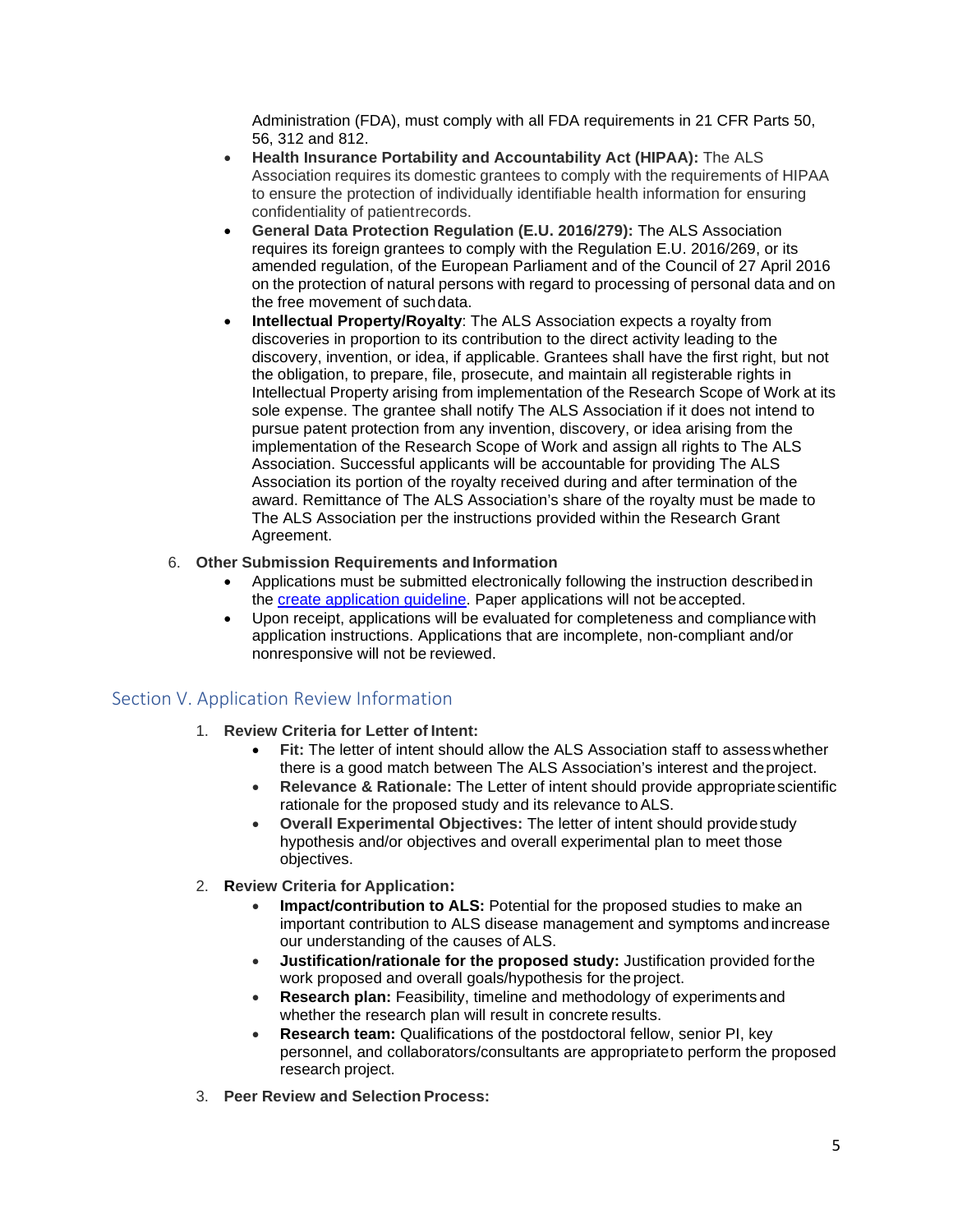- All applications are peer reviewed by the Scientific Review Committee constituted by The ALS Association to determine the application's scientificmerit and relevance to ALS.
- The Scientific Review Committee's priority scores are forwarded only to TheALS Association Board of Trustees for final approval for the funding of research grants.

### 4. **Anticipated Announcement and Award Dates**:

- After the peer review of the application is completed and a selection is made of the application, The ALS Association will send the combined review results of the grant application. To the extent practical and within the scope of the budget, The ALS Association recommends that the PI integrate any recommendations that the reviewers may have suggested to further optimize the project andoutcomes.
- See Part I, Section II, for dates of peer review, Scientific Review Committeeand earliest start date.

### <span id="page-5-0"></span>Section VI. Award Administration Information

### 1. Award (Agreement) Notice and Payment Schedule

- A formal notification in the form of an ALS Association Research Grant Agreement (Agreement) is the authorizing document and will be provided tothe applicant organization for successful applicants.
- The Agreement, signed by the applicant's authorized organizational representative (AOR), principal investigator and The ALS Association, will include the negotiated terms and conditions of the award between TheALS Association and the Grantee.
- Award payments will be made to the Grantee on an annual or semi-annualbasis as outlined within the Agreement.

### **2. Administrative Requirements.**

- The Grantee is expected to utilize The ALS Association funds in direct support of the approved project and expend funds in accordance with the established organizational policies and procedures.
- Funds charged to The ALS Association award must be for allowable project costs that are determined to be reasonable, allocable, consistently applied and conform to the program guidelines and/or limitations outlined in The ALS Association Funding Opportunity Announcement and the Agreement.
- The Grantee is expected to seek The ALS Association's prior approval before making certain types of post-award changes.
- Requests for prior approval should be submitted via email to [researchgrants@alsa-national.org a](mailto:researchgrants@alsa-national.org)t least 30 days before the proposedchange.

### **3. Reporting Requirements**

- The Grantee will be required to submit semi-annual Research Progress Reports and annual Grant Expenditure Reports during the period of an award unless otherwise noted in the Agreement.
- Future grant payments are contingent upon the grantee's submission of andThe ALS Association's acceptance of the report(s).
- The ALS Association's issuance of the next award payment, when applicable, serves as confirmation that the information provided has been reviewed and approved by The ALS Association.
- Final closeout reports (i.e., final research progress and expenditure reports) are due within 90 days following the termination date of theAgreement